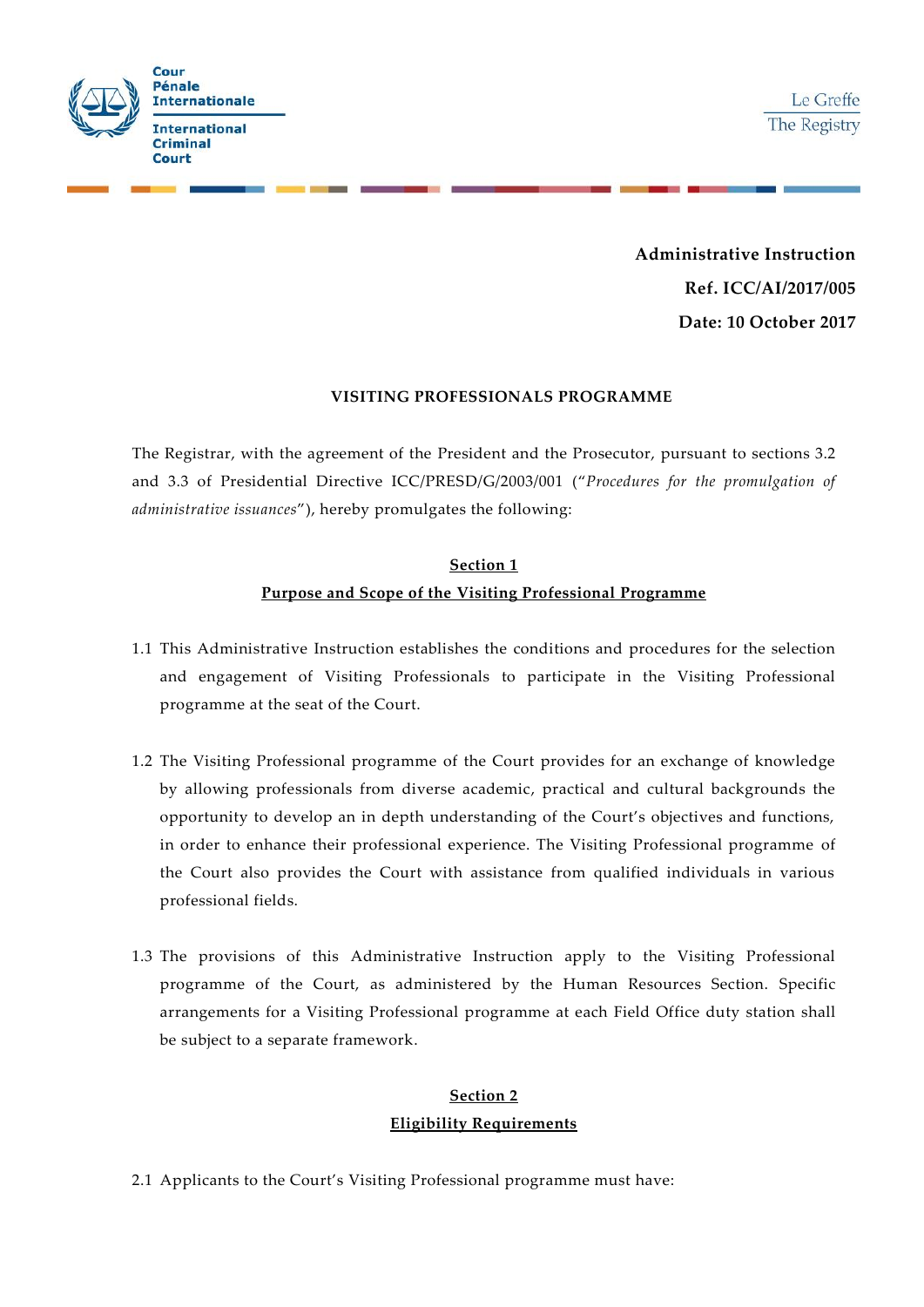- (a) at least a first level degree from an accredited university; and
- (b) at least three (3) years of professional experience in their field of expertise, since completing their university education.
- 2.2 Particular regard shall be given to applications from individuals wishing to undertake a project that is relevant to the Court, or who work or have a particular expertise on questions related to international criminal law.
- 2.3 Consideration shall be given to a wide geographical basis, without distinction to race, gender, sexual orientation or religion in the selection of Visiting Professionals at the Court.
- 2.4 Unless specific language skills are stated as a requirement by the hiring Organs, Divisions, Sections, Offices or Units of the Court, good oral communication and drafting skills in at least one of the working languages of the Court (English or French) are required. Working knowledge of the other as well as knowledge of another official language of the Court (Arabic, Chinese, Russian or Spanish) is considered an asset.
- 2.5 Other eligibility requirements of Visiting Professionals include adaptability to a multicultural and multilingual working environment encompassing the principal legal traditions of the world, the ability to work effectively independently and in a team, and computer literacy.
- 2.6 A person who is the child or sibling of a staff member shall not be eligible to apply for a Visiting Professional placement at the Court.
- 2.7 For the purposes of this Administrative Instruction, "child" means (a) the child of a staff member; (b) the child of the spouse of a staff member (stepchild); and (c) the spouse of a child of a staff member or a staff member's spouse (son or daughter-in-law). "Sibling" includes the child of both or either parent of a staff member and the child of the spouse of a parent of a staff member (that is, also half and stepsibling).
- 2.8 An applicant who has any family relationship other than the ones referred to in section 2.6 above to a staff member may be engaged as a Visiting Professional, provided that he or she shall not be assigned to the same Organ, where the staff member is assigned.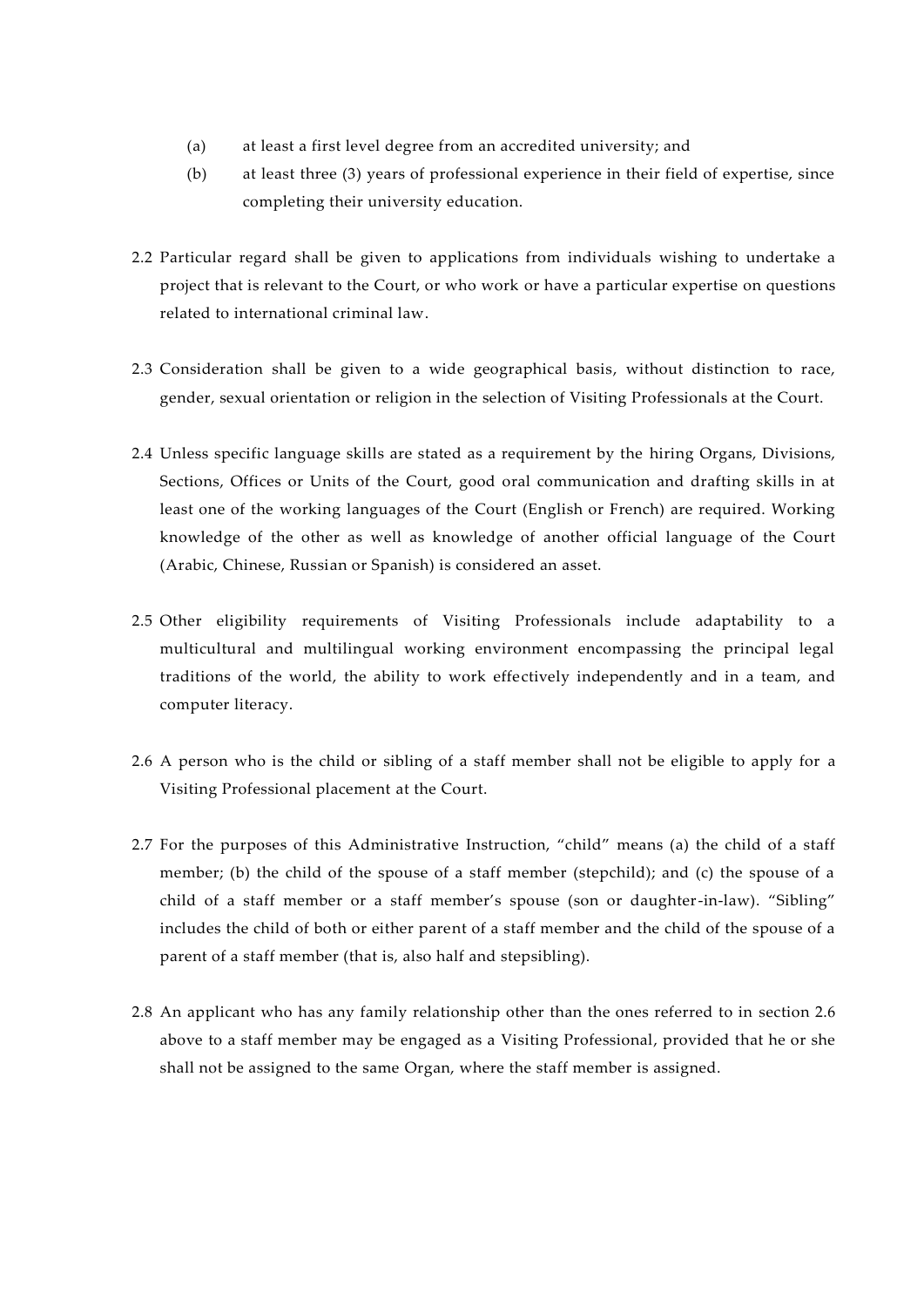## **Section 3 Application and Selection Procedures**

- <span id="page-2-0"></span>3.1 Applications are received in accordance with the deadlines established on the vacancy announcement published on the eRecruitment system. The vacancy announcement will outline the specific requirements, including the required documents to support the application.
- 3.2 All documents shall be submitted in English or French. If official documents, such as university degrees or transcripts, are not available in English or French, a complete and accurate translation into either English or French, together with a copy of the document in its original language must be provided. Applicants may be asked to provide a certified translation.
- <span id="page-2-1"></span>3.3 Applications which are not submitted in accordance with the requirements set out in sections [3.1](#page-2-0) and [3.2](#page-2-1) shall be regarded as incomplete and shall not be considered.
- 3.4 The Human Resources Section will review the applications to check eligibility of applicants upon request of the hiring manager, and where applicable, shall request Visiting Professionals to supply documentary evidence of the statements made in their application, which may be subject to verification. In cases where funding for the Visiting Professional programme of the Court is available, Visiting Professionals may additionally be requested to supply documentary evidence to support the statements made in their application for funding.
- 3.5 The Visiting Professional offer is conditional upon the satisfactory completion of preplacement formalities, including but not limited to the issuance of the personnel and security clearance requirements. Failure to comply with these formalities will result in the withdrawal of the Visiting Professional offer.
- 3.6 Hiring managers are responsible for the following when selecting Visiting Professionals:
	- (a) Ensuring a fair competitive and transparent selection process following the publication of a vacancy announcement and also giving due consideration to diversity in geographical representation;
	- (b) Ensuring that the selection of the candidate has been approved by at least two staff members of the receiving Organ, Office, Division, Section or Unit;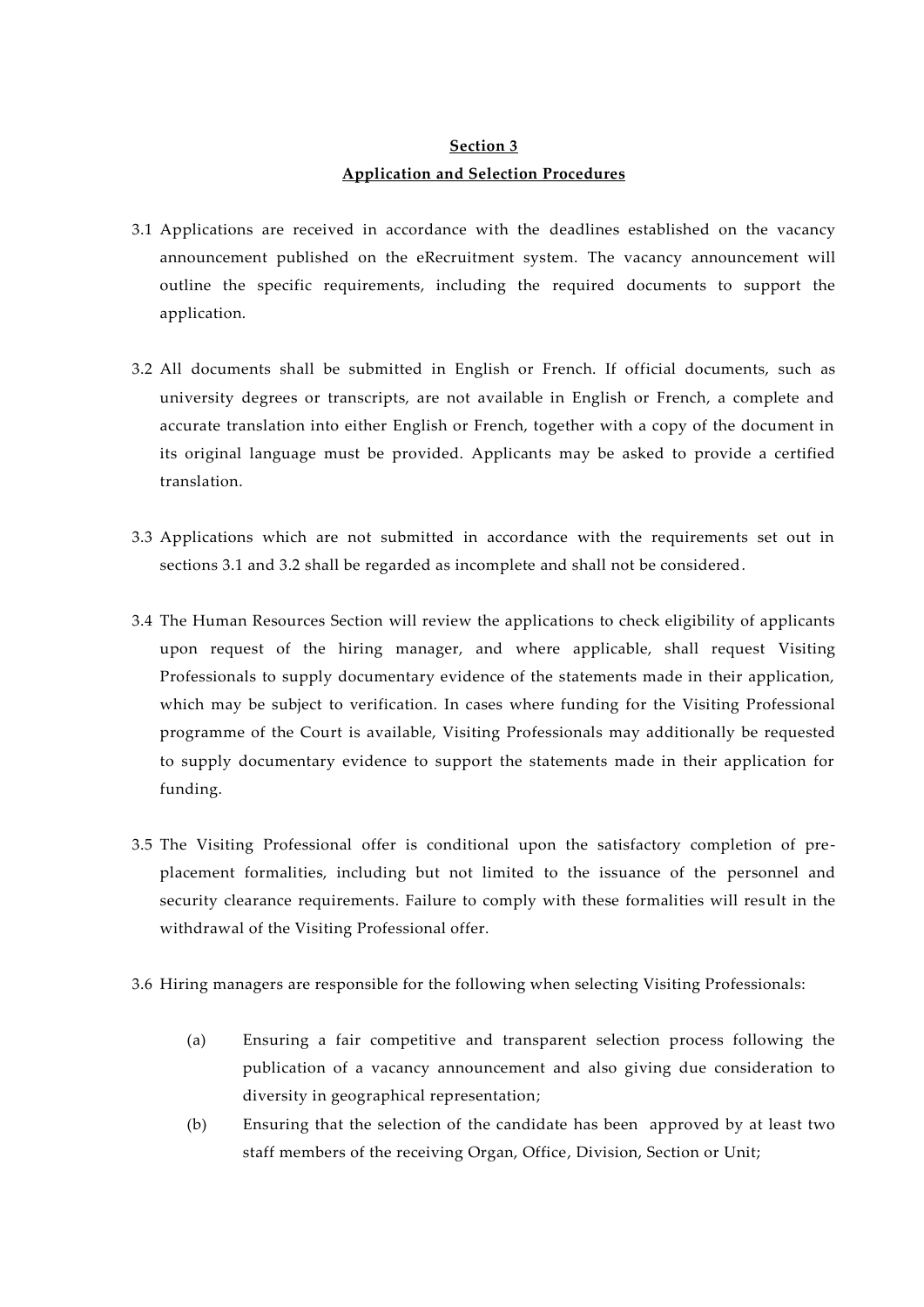(c) Allocating a focal point who will liaise with the Human Resources Section to request that offers be extended to selected Visiting Professional candidates.

#### **Section 4**

#### **Duration and term of the Visiting Professional placement**

- 4.1 The minimum duration of an unfunded Visiting Professional placement is one month, up to a maximum of six months.
- 4.2 The minimum duration of a funded Visiting Professional placement is three months, up to a maximum of six months, depending on the funding conditions.
- 4.3 An extension of a Visiting Professional placement may be granted only if a request for the continued services is submitted to, and approved by, the Human Resources Section. Normally, extensions of funded or unfunded placements beyond the six-month period should not be permitted. Funded placements are subject to the terms and conditions of funding agreements.
- 4.4 A Visiting Professional shall be limited to one placement at the Court. A Visiting Professional shall not be considered for a second placement with the Court.
- 4.5 The Visiting Professional programme of the Court shall be on a full-time basis. Visiting Professionals shall be expected to work five days a week in the Organ, Office, Division, Section or Unit for which they have been selected, under the supervision of a staff member at an appropriate level. In cases where the Court has a formal agreement with an academic institution or external party, a part-time Visiting Professional schedule or a shorter placement may be applicable, provided that it is in compliance with the Headquarters Agreement between the International Criminal Court and the host State, and approved by the Human Resources Section.
- 4.6 Visiting Professionals are expected to serve the full duration of their placement. However, should illness or other unforeseen circumstances prevent them from completing their placement, they may resign upon giving the Court ten working days written notice. Under exceptional circumstances, a supervisor may waive or reduce the period required for a notice of resignation.
- 4.7 Visiting Professionals do not have a right to transfer to another Organ, Office, Division, Section or Unit than the one they were selected for. Transfers during a placement can only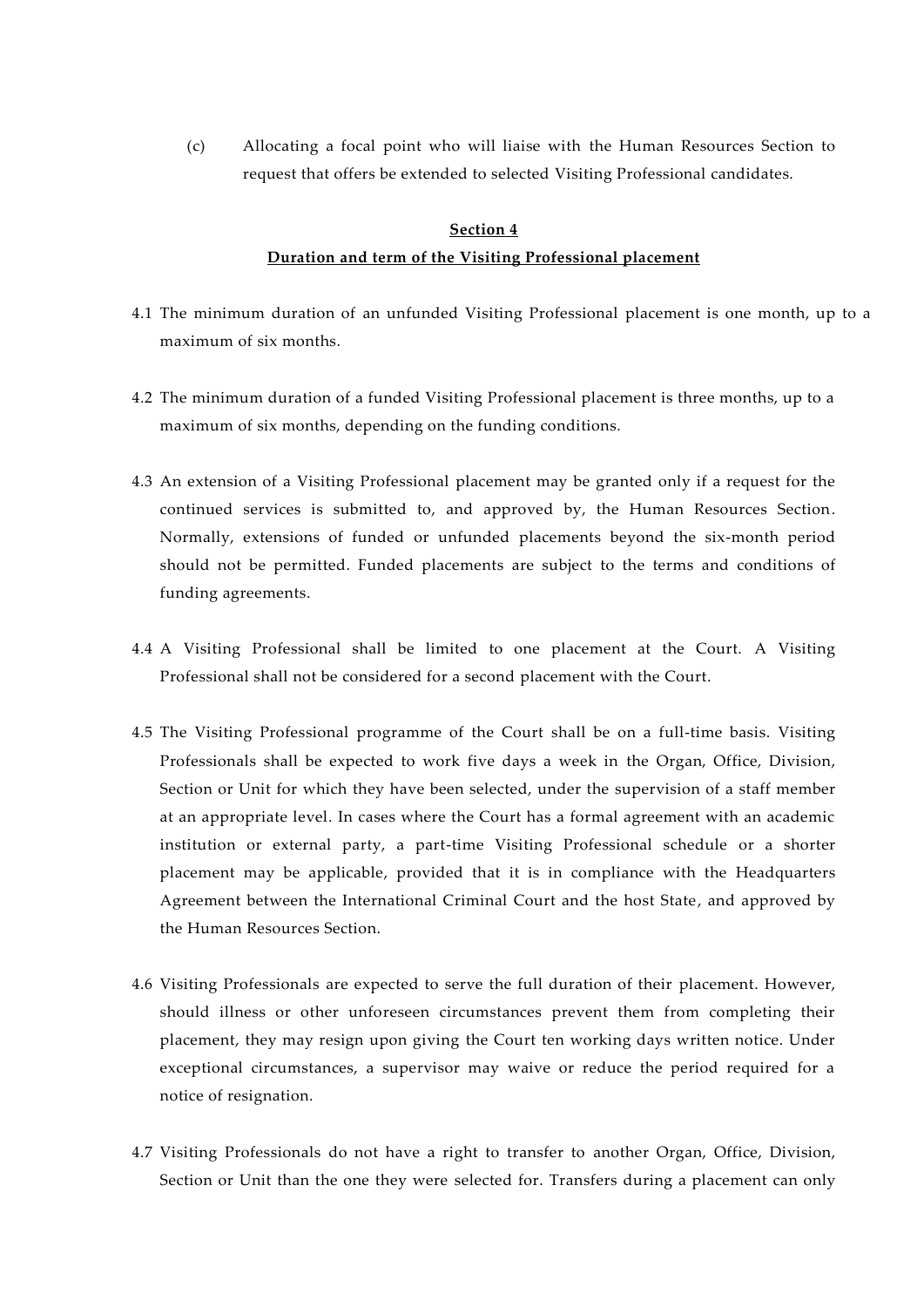be made if all parties concerned are in agreement. In the case of a transfer, the end date of the placement shall remain the same.

### **Section 5 Status**

- 5.1 Visiting Professionals are not staff members and shall not be regarded as such for any purposes. They shall not represent the Court in any official capacity.
- 5.2 Visiting Professionals shall be registered by the Court with the Ministry of Foreign Affairs in accordance with article 24 of the Headquarters Agreement between the International Criminal Court and the host State. Visiting Professionals shall not work in the host State during their placement other than as a Visiting Professional for the Court unless they have the right to work in that country.
- 5.3 Visiting Professionals may apply for positions at the Court but there shall be no expectation of employment with the Court after completion of the Visiting Professional programme.
- 5.4 Visiting Professionals shall not be sought or accepted as substitutes for staff to be recruited against posts authorised for the implementation of mandated programmes and activities. Visiting Professionals shall not perform supervisory functions and must not exercise certifying or approving authority.
- 5.5 Pursuant to Article 24(5) of the Headquarters Agreement between the International Criminal Court and the host State, Visiting Professionals shall not enjoy privileges, immunities and facilities, except:
	- (a) Immunity from legal process in respect of words spoken or written and all acts performed by them in their official capacity for the Court, which immunity shall continue to be accorded even after termination of the Visiting Professional programme with the Court for activities carried out on its behalf; and
	- (b) Inviolability of all papers, documents in whatever form and materials relating to the performance of their functions for the Court.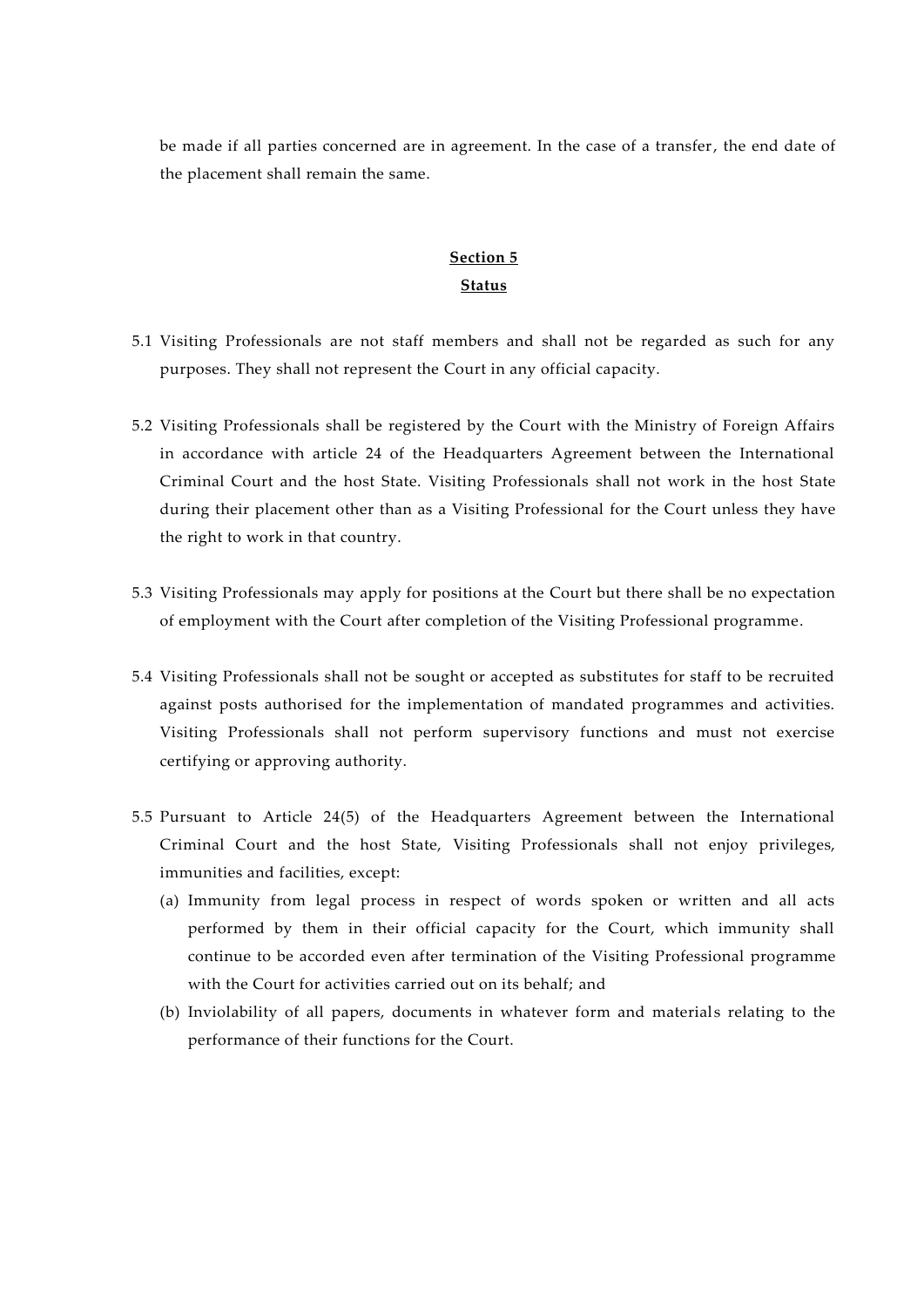## **Section 6 Responsibilities and Obligations**

*Receiving Organs, Offices, Divisions, Sections, or Units and supervisors*

- 6.1 Organs, Offices, Divisions, Sections or Units shall:
	- (a) Create a working environment conducive to the Visiting Professionals' substantive learning, professional development and ability to assist the Court in their area of expertise;
	- (b) Ensure that a Visiting Professional's assignments are related to his or her field of expertise, meaningful for both the Organ, Office, Division, Section or Unit, and the Visiting Professional, and at the appropriate level of complexity and variety;
	- (c) Provide the terms of reference describing the tasks of the Visiting Professional;
	- (d) Provide guidance to the Visiting Professional in his or her assignments;
	- (e) Arrange an office space and other office services and facilities available to the Visiting Professional to ensure that the Visiting Professional is able to carry out his or her work adequately;
	- (f) Provide constructive feedback to a Visiting Professional regarding his or her performance; and
	- (g) Ensure that a Visiting Professional does not undertake official travel on behalf of the Court in the performance of the placement.
- 6.2 Upon successful completion of the Visiting Professional's placement, for a minimum period of one month, a certificate shall be issued by the Human Resources Section confirming the duration of the placement and the name of the Organ, Office, Division, Section or Unit where the Visiting Professional completed his or her placement.
- 6.3 The Court reserves the right to terminate a Visiting Professional's placement at any stage in the event of a failure of the requirements, such as:
	- (a) Direct or indirect disclosure of confidential information;
	- (b) Gross neglect or wilful failure or refusal of the Visiting Professional to perform the assigned tasks;
	- (c) Perpetration of an intentional and knowing fraud against or affecting the Court; or
	- (d) Any other behaviour that is prejudicial to the Court, or wilful or intentional acts that could injure the reputation or the functioning of the Court.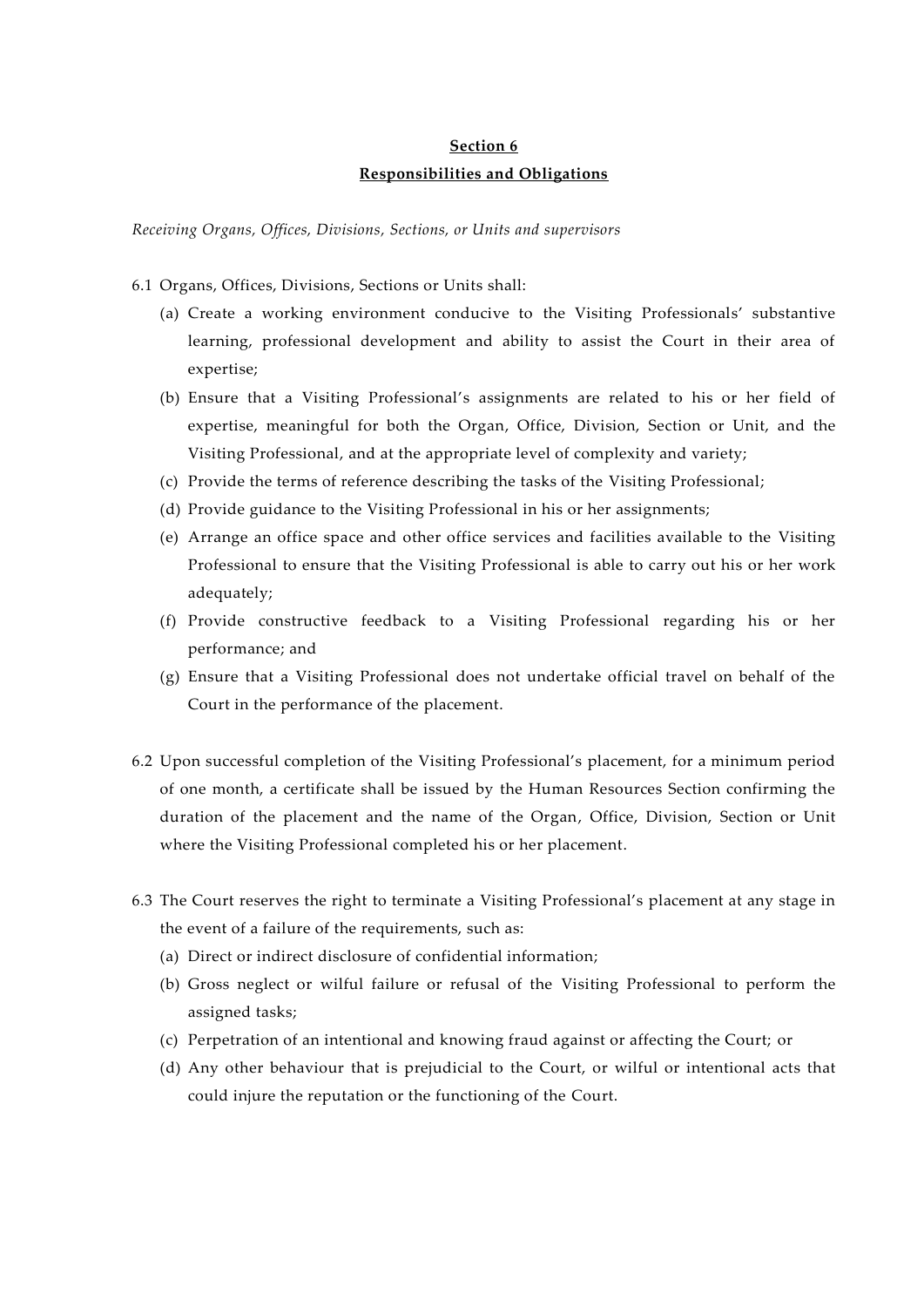- 6.4 In accordance with section 5.2 above, the Court will register the Visiting Professional with the Ministry of Foreign Affairs and will proceed to the notification of his or her departure within eight days after such departure.
- 6.5 In the application of occupational health and safety standards on its premises, the Court shall afford no less favourable treatment to the Visiting Professional than to its officials, staff members, consultants, interns, individual contractors and other persons working at the Court.

#### *Visiting Professionals*

- 6.6 Visiting Professionals shall:
	- (a) Observe all rules, regulations, instructions, procedures, orders and directives issued by the Court or any of its competent Organs;
	- (b) Avoid any conduct that would adversely reflect on the Court, Organ, Office, Division, Section or Unit, or on the Visiting Professional's status as a Visiting Professional, or the integrity, independence or impartiality required by that status;
	- (c) Not engage in any activity which is incompatible with the aims, interests and objectives of the Court;
	- (d) Provide the receiving Organs, Offices, Divisions, Sections or Units with all materials prepared by them during the Visiting Professional programme. The Court shall be entitled to all property rights, including but not limited to patents, copyrights and trademarks, with regard to material that bear a direct relation to, or is the result of, the services provided under the Visiting Professional placement. At the request of the Court, the Visiting Professional shall assist in securing such property rights and transferring them to the Court in compliance with the requirements of the applicable law;
	- (e) Respect the impartiality and independence required of the Court as well as the relevant Organ, Office, Division, Section or Unit;
	- (f) Not seek or accept instructions regarding the work they have performed from any Government or from any authority external to the Court;
	- (g) Unless otherwise authorised in writing by the appropriate official in the receiving Organs, Offices, Divisions, Sections or Units, refrain from communicating at any time to the media or any institution, person, Government or other external party and to keep confidential any and all unpublished information that has become known to them during the course of their Visiting Professional placement that they know or ought to have known has not been made public. Unless explicitly authorised in writing by the appropriate Head of Organ, refrain from publishing, both during and after completion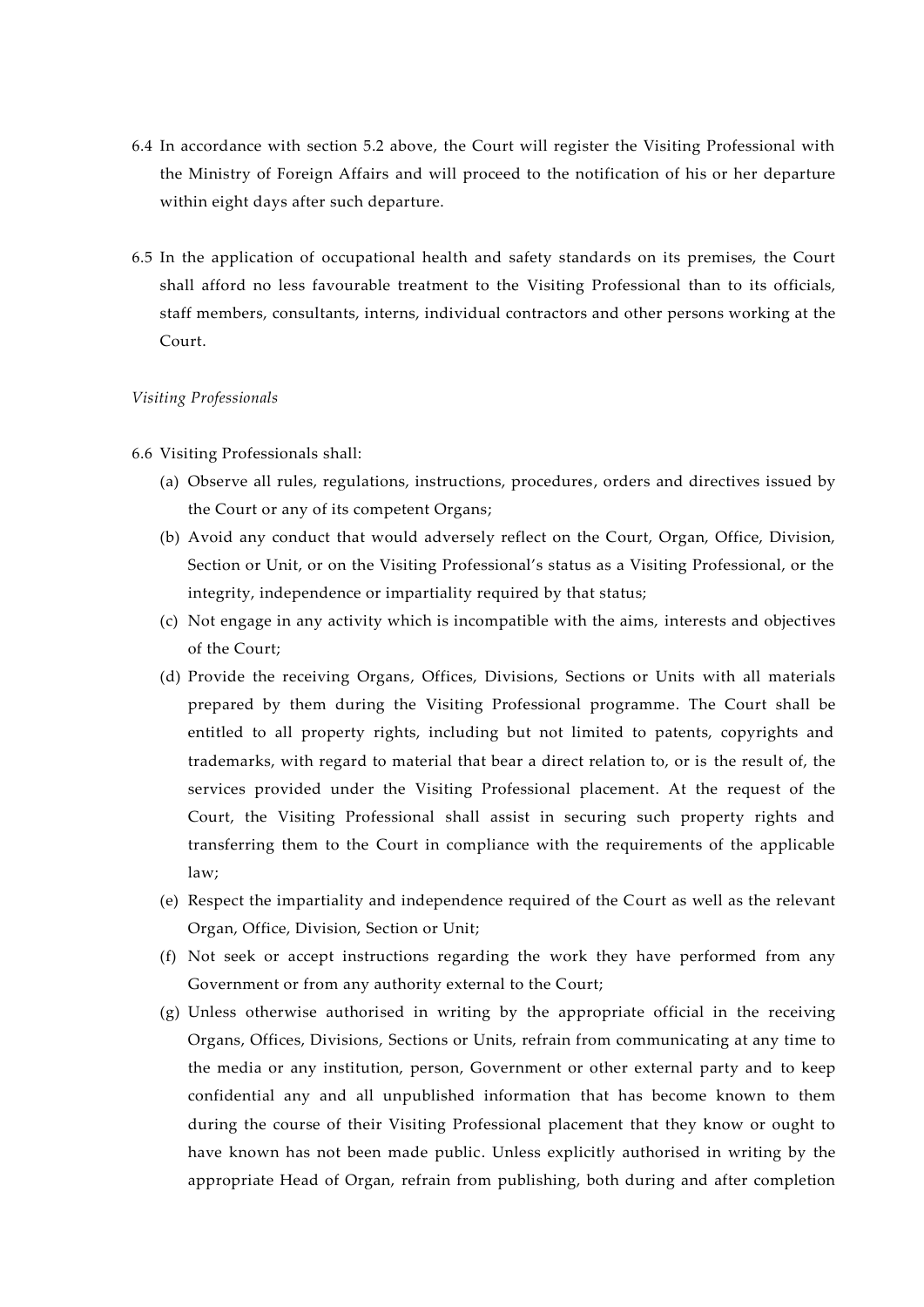of the Visiting Professional placement any reports, documents, papers or materials, in any medium or format, on the basis of information obtained during the Visiting Professional placement;

- (h) Not bring any family members to reside with them in the host State other than in accordance with the applicable immigration procedures;
- (i) Comply with local laws and customs;
- (j) Provide immediate written notice in case of illness or other circumstances which might prevent them from coming to work or completing the placement;
- (k) Complete a survey or report about his or her placement, if reporting is required by funding agreements;
- (l) Leave the host State within fifteen (15) days of completing the Visiting Professional Programme, unless the Visiting Professional has the right of residency in that country; and
- (m) Be responsible for arranging their own accommodation.
- 6.7 Failure to comply with requirements in section 6.6, as well as those contained in the Visiting Professional agreement, may result in the immediate termination of the Visiting Professional agreement by the Court without any compensation.
- 6.8 The terms and conditions regulating the Visiting Professional placement shall be set out in a Visiting Professional agreement.

#### **Section 7**

### **Remuneration, expenses, medical benefits and loss or damage to personal effects (Funded Visiting Professionals)**

- 7.1 Visiting Professionals shall not be remunerated for their work. However, where funding is available, a Visiting Professional may be provided a stipend if deemed to be in need of financial assistance, whilst also accounting for the goals, terms, conditions and stipulations of any applicable funding agreements between the Court and donors.
- 7.2 The decision made by the hiring manager in relation to the eligibility of selected Visiting Professional applicants to receive financial assistance is subject to the terms and conditions of the funding agreements for the Visiting Professional programme entered into between the Court and the donor and shall be final. The decision providing financial assistance shall be taken before the applicant's arrival and the terms and conditions for its provision shall also be outlined in the Visiting Professional agreement.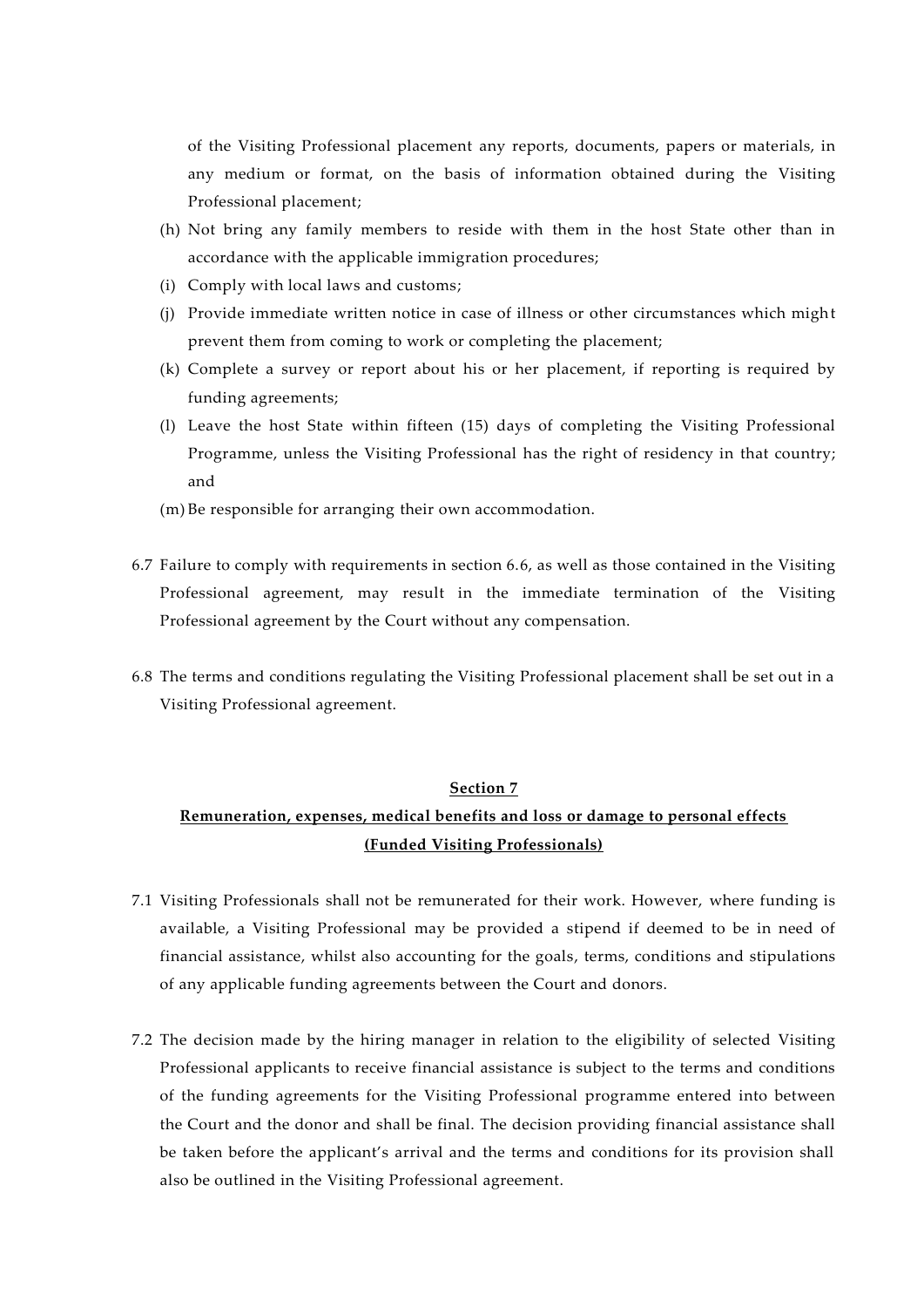- 7.3 Visiting Professionals who are granted financial assistance shall receive a monthly stipend, of an amount to be decided by the Registrar, in consultation with the Prosecutor, to cover the costs of living in the host State.
- 7.4 Subject to the terms and conditions of the funding agreements for the Visiting Professionals programme entered into between the Court and the donor, the Court may arrange for Visiting Professionals who are granted financial assistance to receive mandatory emergency medical insurance for the duration of the Visiting Professional placement and until their departure in accordance with Section 6.6(l) above.
- 7.5 Subject to the terms and conditions of the funding agreements for the Visiting Professionals programme entered into between the Court and the donor, the Court may arrange and pay for travel (economy class) from and to the country of residence of Visiting Professionals who have been granted financial assistance, and shall assist with arranging visas, if required. The total cost of any travel arranged and paid for by the Court shall not exceed 2,000 euros. Visiting Professionals will be required to pay any additional travel costs over this maximum amount. Visiting Professionals will pay their own terminal expenses.
- 7.6 The travel itinerary scheduled by the Court cannot be changed unless authorised by the Court. Visiting Professionals shall not be reimbursed for costs incurred if travel arrangements are made independently. Visiting Professionals already residing in the host State before starting their placement shall not be entitled to any paid travel to their country of origin.
- 7.7 Visiting Professionals shall be responsible for providing proof of third party liability insurance in the host State and for the costs of any additional health insurance coverage they may wish to procure.
- 7.8 In the event that a funded Visiting Professional placement is extended, a Visiting Professional may apply for additional financial assistance, in accordance with section 7 of this Administrative Instruction, for the extended period, provided the total duration of the placement does not exceed six months. Such extension is subject to the terms and conditions of funding agreements.
- 7.9 The above-mentioned stipend cannot in any case be considered as a vested right for the Visiting Professional.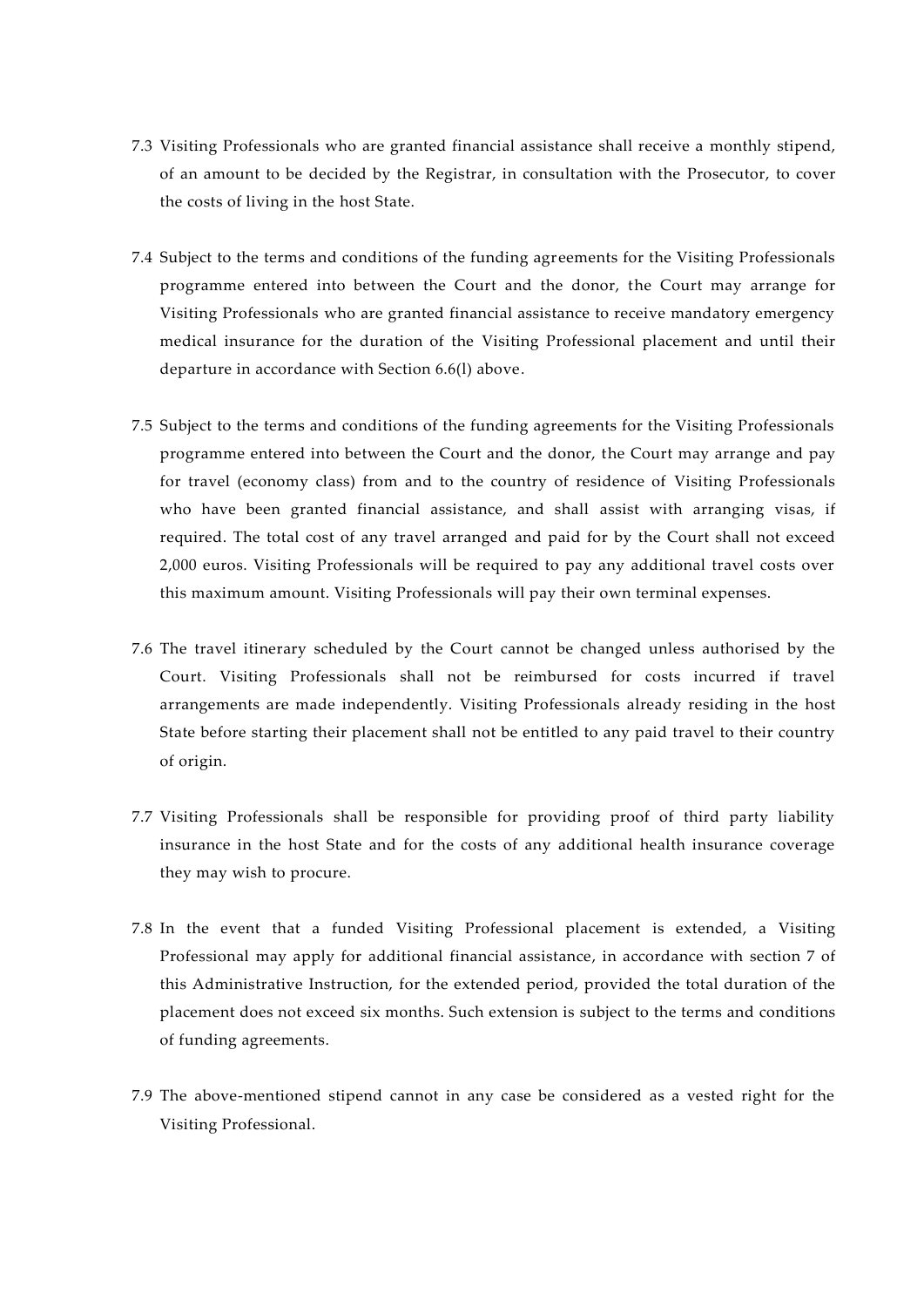- 7.10 If financial assistance is provided with specific conditions for funding Visiting Professional placements at the Court, additional and/or alternative selection criteria may apply as stipulated by the relevant terms and conditions of any applicable funding agreement between the Court and the donor providing funding for the placement.
- 7.11 The Court accepts no responsibility for loss or damage to personal effects that may occur during the Visiting Professional placement.

#### **Section 8**

# **Remuneration, expenses, medical benefits and loss or damage to personal effects (Unfunded Visiting Professionals)**

- 8.1 Visiting Professionals who are not in receipt of a stipend shall be responsible for their own costs and arrangements for travel, visas, accommodation and living. A Visiting Professional shall not be considered for a funded placement or receive financial assistance once the placement has commenced.
- 8.2 The Court accepts no responsibility for the medical insurance of the unfunded Visiting Professional or costs arising from injury, illness or death that may occur during a placement. Visiting Professionals shall also be required to provide proof of sufficient medical insurance (including coverage for costs of hospitalisation) and third party liability insurance in the host State for at least the duration of the placement and until their departure in accordance with Section 6.6(l) above.
- 8.3 The Court accepts no responsibility for loss or damage to personal effects that may occur during the Visiting Professional placement.

## **Section 9 Working Hours, Leave, Official Holidays**

- 9.1 The official holidays of the Court shall apply to Visiting Professionals.
- 9.2 Regular working hours of the Court are from 9:00 am until 5:30 pm, from Monday to Friday, with a one hour mandatory lunch break. However, depending on the nature of work and the operational requirements of certain Offices, Sections or Units of the Court, Visiting Professionals may be required to work at different hours. In such cases, flexible working hours' arrangements can be established, in consultation with the supervisor, provided that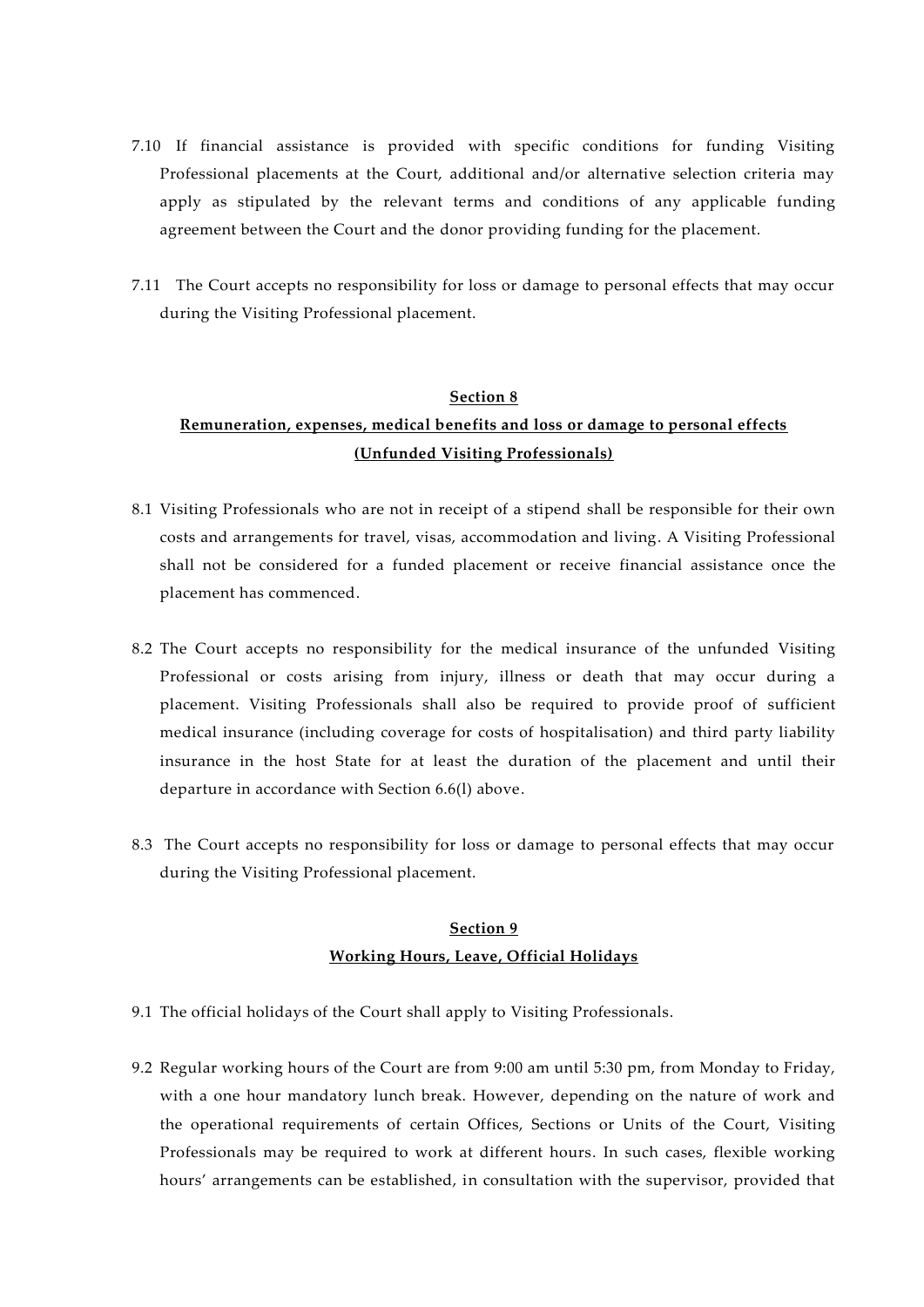they do not exceed the required 7.5 hours per day and 37.5 hours per week. Part-time placements may only be accepted if in accordance with section 4.4 above.

- 9.3 Visiting Professionals shall not perform overtime. In exceptional circumstances, extra hours worked shall be reasonable, agreed upon prior to and compensated for through compensatory time off at a one-to-one rate with the agreement of the requesting supervisor. Visiting Professionals shall be free not to agree to perform overtime.
- 9.4 Visiting Professionals shall be eligible for two and a half (2.5) days of leave per month, which must be taken during the period of their placement only with the prior authorisation of their supervisors. Leave cannot be taken on the last day of the placement. Unused leave balances cannot be paid out to Visiting Professionals and any leave days not taken shall be considered to have been forfeited.
- 9.5 For cases of illness, Visiting Professionals accrue up to two (2) days of certified sick leave per month of placement. Sick leave will be granted if the Visiting Professional submits a certificate from a qualified medical practitioner or the Court's Medical Officer. Certified sick leave exceeding this entitlement shall be deducted from the annual leave balance. Emergency leave days, up to a maximum of five (5) days for the duration of the placement, may also be granted provided the supervisor is informed. All absences need to be recorded by the supervisor or the time administrator of the Office, Section or Unit.
- 9.6 Visiting Professionals shall be required to give written notice to their supervisors should illness or other unforeseen circumstances prevent them from performing their duties. The Visiting Professional agreement may be terminated in cases where an extended or serious illness prevents the Visiting Professional to perform his or her duties or to complete the duration of the placement.

### **Section 10 Rules and Conditions**

10.1 The rules and conditions outlined in this document constitute a common basis for all Visiting Professionals taking up placement at the Court. These rules and conditions may be supplemented by specific requirements of the various Organs of the Court. In such cases, the Organs shall notify the Visiting Professionals of any additional rules and conditions applicable for the Organ to which they are assigned upon commencement of their placement.